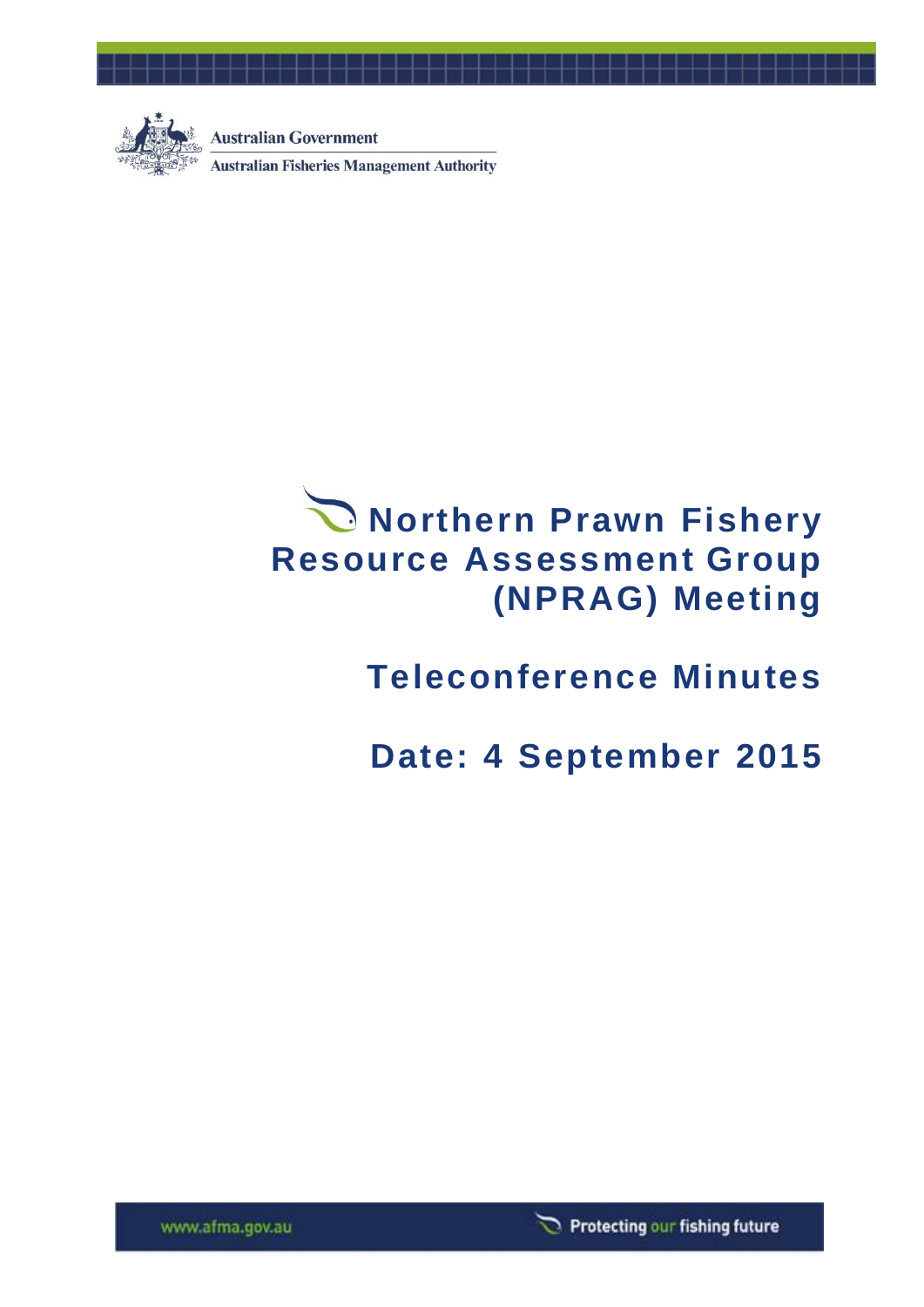| <b>Attendance</b> |  |
|-------------------|--|
|-------------------|--|

| <b>Name</b>          | Membership (type i.e. chair etc.) |
|----------------------|-----------------------------------|
| lan Knuckey          | Chair                             |
| <b>Rik Buckworth</b> | <b>Scientific Member - CSIRO</b>  |
| Shane Fava           | AFMA Member                       |
| David Brewer         | Scientific Member - CSIRO         |
| Michael O'Brien      | <b>Industry Member</b>            |
| Phil Robson          | <b>Industry Member</b>            |
| lan Boot             | <b>Industry Member</b>            |
| Malcolm Haddon       | <b>Scientific Member - CSIRO</b>  |
| Don Bromhead         | Executive Officer                 |
| Steve Bolton         | Observer - AFMA                   |
| Renee Bowling        | Observer - AFMA                   |
| Annie Jarrett        | Observer - NPFI                   |
| <b>Trevor Hutton</b> | Observer - CSIRO                  |
| Eva Plaganyi         | Observer - CSIRO                  |

## **Minutes**

#### **Agenda Item 1 - Preliminaries**

#### **1.1 Welcome and apologies**

The Northern Prawn Fishery Resource Assessment Group (NPRAG) Chair, Ian Knuckey, opened the meeting noting that the primary focus of the meeting was the potential revision and re-submission to ComFRAB of the NPF research priority scope "*Develop an understanding of ecological and economic tradeoffs of the impact of existing and proposed water resource development in Northern Australia (High priority)*".

Apologies were received from Tom Kompas.

NPRAG meeting minutes are now being finalized and accepted out of session hence there were no previous minutes to consider at this meeting.

## **1.2 Adoption of Agenda**

The NPRAG adopted the draft agenda for the meeting (**Attachment 1**).

#### **1.3 Declaration of interests**

The Chair asked that any members or observers present notify the NPRAG of any changes in declared interests to those identified in **Attachment 2**. One change was noted, with Annie Jarrett indicating that she is a member of the MSC Stakeholder Council. The Chair then asked if there were any *conflicts of interest* relating to Agenda Item 2 (Northern Waters Research Priority). Conflicts of interest were noted for the CSIRO members (David Brewer, Malcolm Haddon and Rik Buckworth) and observers (Trevor Hutton and Eva Plaganyi) at the meeting. Should ComFRAB give the research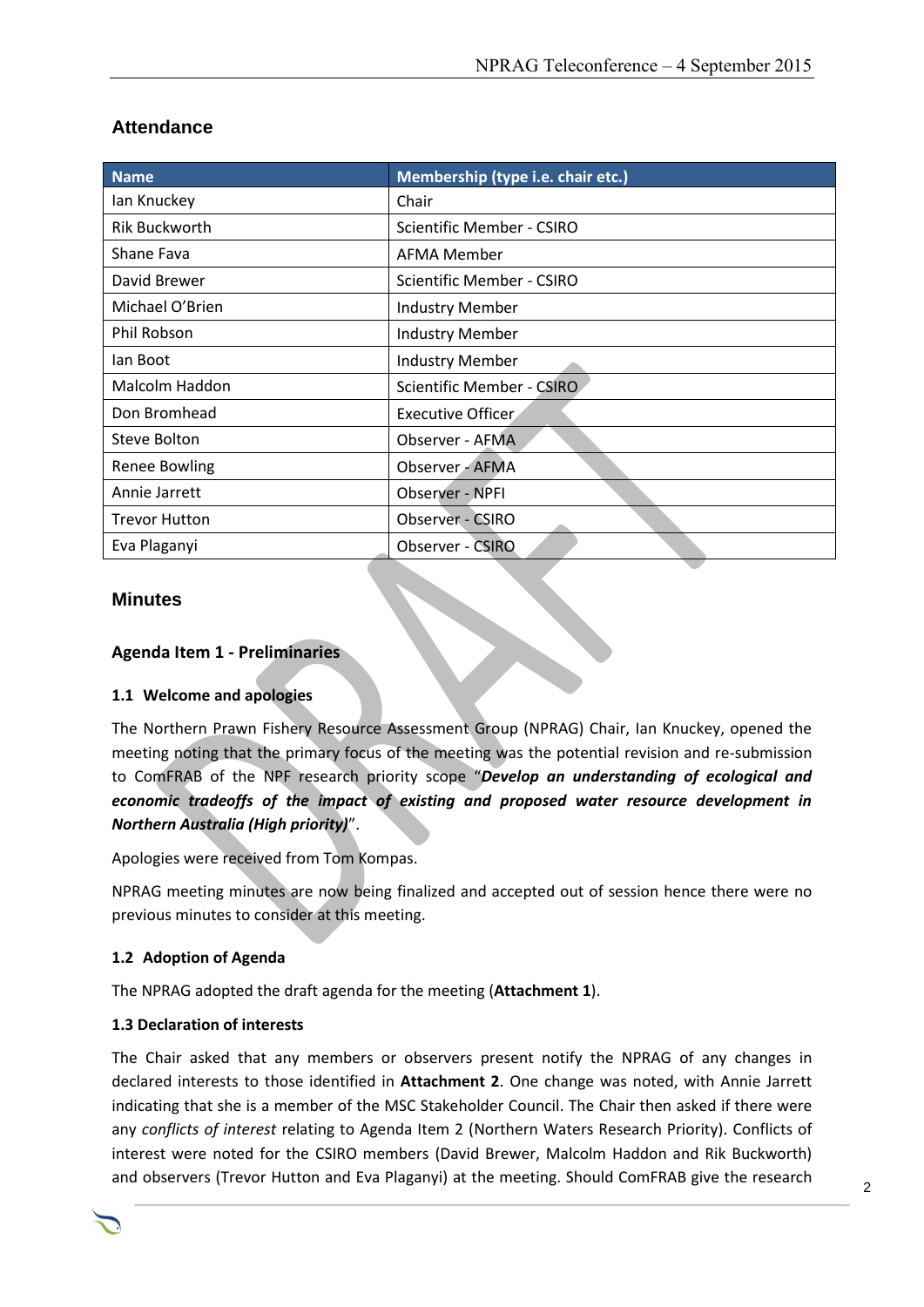priority a high priority and/or call for EOIs on that scope then CSIRO would be one of the agencies looking to submit an EOI with a view to undertaking the research.

Each of the above groups/individuals were required to hang up and allow the RAG time to discuss the stated conflicts and how it would be dealt with before phoning back in.

In each case, the NPRAG agreed that the participants should be allowed to participate in the meeting discussions due to their relevant expertise and capacity to contribute to discussions, providing the conflicts of interest are clearly noted in the minutes. However, *recommendations* made by the RAG under Agenda Item 2 on whether to submit a revised research priority and how that process would occur would need to be made with CSIRO participants excluded from the meeting.

## **2. Agenda Item 2 – Northern Waters Research Priority**

The AFMA member provided a brief overview of the paper circulated for this agenda item. He noted that the main purpose of the meeting was to seek agreement on:

- The need for a revised "northern waters" research priority scope, so as to increase the likelihood of it being considered an FRDC research priority for 2016, and
- The process and content of any response to ComFRAB regarding their initial comments on the NPF research priority scope.

He also asked the RAG to consider if there was a need to submit an associated EOI to ComFRAB prior to the 20<sup>th</sup> September deadline for EOIs. He noted that a key priority is to ensure that the research priority is put strongly back on the ComFRAB radar, even if there is no immediate funding available or allocated to research to meet that priority. Research priorities given high priority by ComFRAB, even if not funded, might be viewed much more favourably by other potential funders (such as NESP or Grow North CRC in future).

Subsequent discussions by the RAG focussed on three main issues:

- 1. The revised research priority scope
- 2. Support letters from the RAG and NORMAC Chairs
- 3. Submission of an EOI for the 20 September meeting

Note that because the discussion switched regularly between each of these topics, for convenience the discussions are summarised by topic below.

#### *2.1 The revised research priority scope*

NPRAG initially noted an error in the title to Attachment B (Agenda Item 2 Paper), for which the word "EOI" should in fact state "NPF Research Priority". The Chair noted that this research priority scope should be amended to clarify why such research is required and what existing research/information gaps it would address. If this priority scope is given elevated priority by ComFRAB, then there will be the potential for ComFRAB to put out an additional call for research.

In terms of improving the current research priority scope, the group identified needs to:

- Keep the current scope name but refine the content
- Re-focus the language to emphasise the key need and benefits from the project. Specifically, that the project will provide important information to support the consideration of water allocation options/regimes and Government decision making processes relating to this.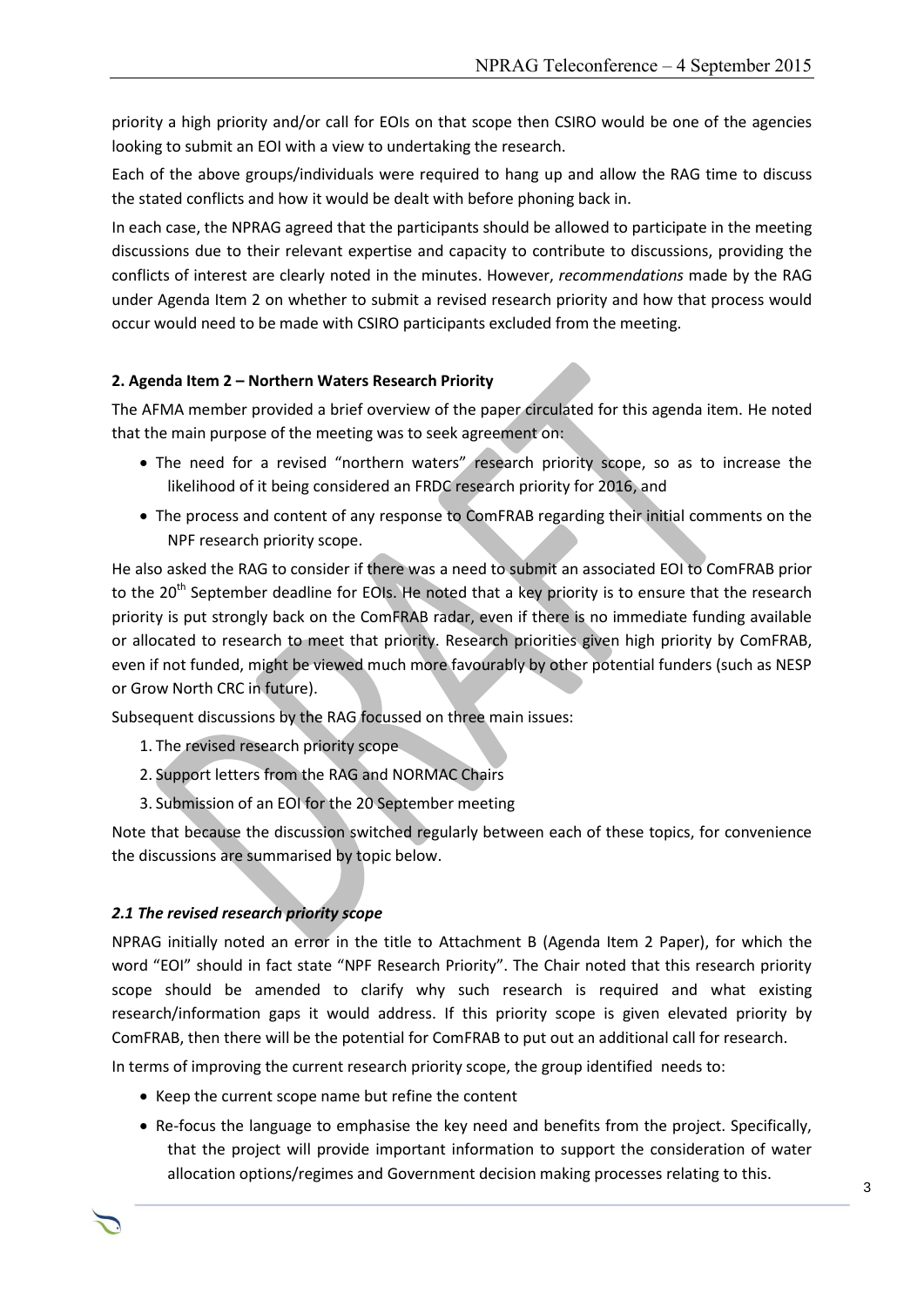- Emphasise the current research gaps (e.g. limitations of research to date, such as spatial limitations)
- Emphasise the economic worth of the fishery and potential impacts upon this, potentially drawing upon preliminary figures from past work identified by CSIRO (T. Hutton).

AFMA indicated that if the RAG wished to endorse this approach then AFMA would take the lead on revising the text of the research priority scope.

**Action item 1 –**AFMA to revise the text of the research priority scope and distribute to NPRAG and NORMAC for comment prior to finalisation and submission to ComFRAB.

#### *2.2 Support letters from the NPF RAG and NORMAC Chairs*

It was suggested that the NPRAG Chair would work with AFMA and the NORMAC chair to put together an initial draft support/justification letter that would focus on responding to ComFRABs previous recommendation and justify why this research scope is being put up for reconsideration by ComFRAB. In doing so, the letter would need to acknowledge that the need and urgency of the research were poorly communicated in the original research priority. It was suggested that the AFMA member on ComFRAB could also play a role in explaining why the research priority is being resubmitted.

**Action item 2 –** NPRAG Chair to work with AFMA and the NORMAC chair to put together an initial draft support/justification letter that would focus on responding to ComFRABs previous recommendation.

#### *2.3 Submission of an EOI for the 20 September meeting*

The NPFI observer noted that FRDC had indicated during recent discussions that it was open to receiving a revised research scope and EOI by Sept 20, despite the northern waters priority scope not meeting one of the current three priority scopes. This research idea was broadly supported by members. However, the RAG Chair cautioned the RAG against this approach, stating that it would not be consistent with the agreed ComFRAB research prioritisation and funding process and would might be perceived as lacking transparency and giving one research provider an unfair advantage over potentially competing research providers (who would have only seen the three ComFRAB priority scopes and not the NPF research priority). Some CSIRO members and observers present agreed with this concern and indicated they would feel uncomfortable with submitting an EOI under such circumstances.

However, concern was expressed by some members and observers that in not alerting ComFRAB to the type of research urgently needed, there would be unacceptable delays in moving forward to having the research undertaken. It was suggested that a package be put together containing the revised priority research scope, a joint support letter from the RAG and MAC chairs, and that one or more EOIs be either included as examples (to demonstrate the type of research required to meet the priority scope) or directly submitted to ComFRAB (via FishNet). NPRAG noted that ComFRAB may then choose to put out a general call for EOIs to undertake that work, if it was deemed to be a high priority. It was noted that in developing draft EOIs now, this would ensure the fishery was well prepared to take advantage of other funding opportunities outside the ComFRAB process.

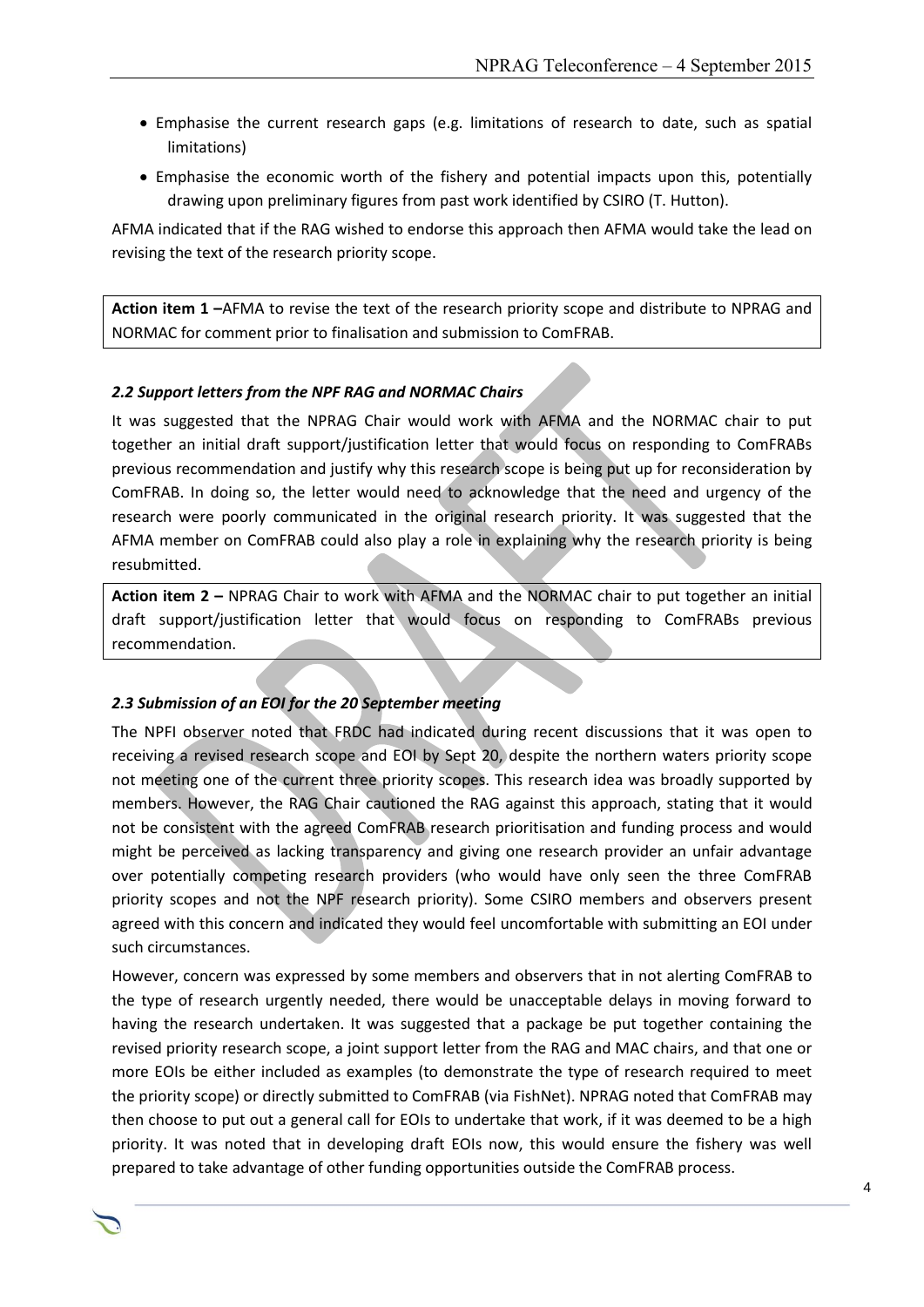**Action item 3 –** CSIRO to develop EOIs to support the revised research priority to be submitted to ComFRAB

#### *2.4 Progress against related action items*

An observer asked for clarification around progress against action items relating to northern waters research planning as identified at the NPRAG meeting in early March 2015. CSIRO clarified that:

- A draft 1 page proposal to undertake a review of research relevant to the consideration of the impact of northern waters developments upon the NPF had been developed but not costed.
- CSIRO Strategic research funding had been used to develop a preliminary MICE model for the NPF, which could then be further developed as part of the research being discussed at this meeting
- NESP funding options appear to be limited at this point in time with the northern hub mainly focussed on freshwater system issues and there has been no call for research as yet. CSIRO has found it difficult to obtain information on the future potential prospects of gaining funding via this avenue, and noted that the Grow North CRC was not yet established and it was unlikely that the potential for pursuing funding from that source would be known until later in the year.

At this point in the meeting it was determined that the NPRAG would need to make a recommendation regarding the above discussions, hence the CSIRO members and observers left the meeting, noting the conflict of interest highlighted at the start of the meeting.

#### *2.5 Recommendation*

NPFRAG recommended that the following submission be made to ComFRAB by 20 September 2015:

- a. A revised priority scope that addressed the issues raised in item 2.1 above. This would be initially drafted by AFMA, in consultation with the NPF Chair.
- b. A combined letter of support from the MAC and RAG Chairs.
- c. Two EOIs, the first being a small research review proposal to highlight research gaps and summarise information around proposed northern waters developments, and the second outlining MICE and EcoPATH model based research and how that would address the current research gaps.

All three components will be submitted to the NPFRAG and NORMAC for review and comment by COB 9<sup>th</sup> September, prior to finalisation and submission to ComFRAB, as early as possible prior to the 20 September deadline.

**Action item 4 –** AFMA to coordinate the compilation of a submission to ComFRAB comprising revised research priority, support letter from the NPRAG and NORMAC chairs, and example EOIs, as described in previous action items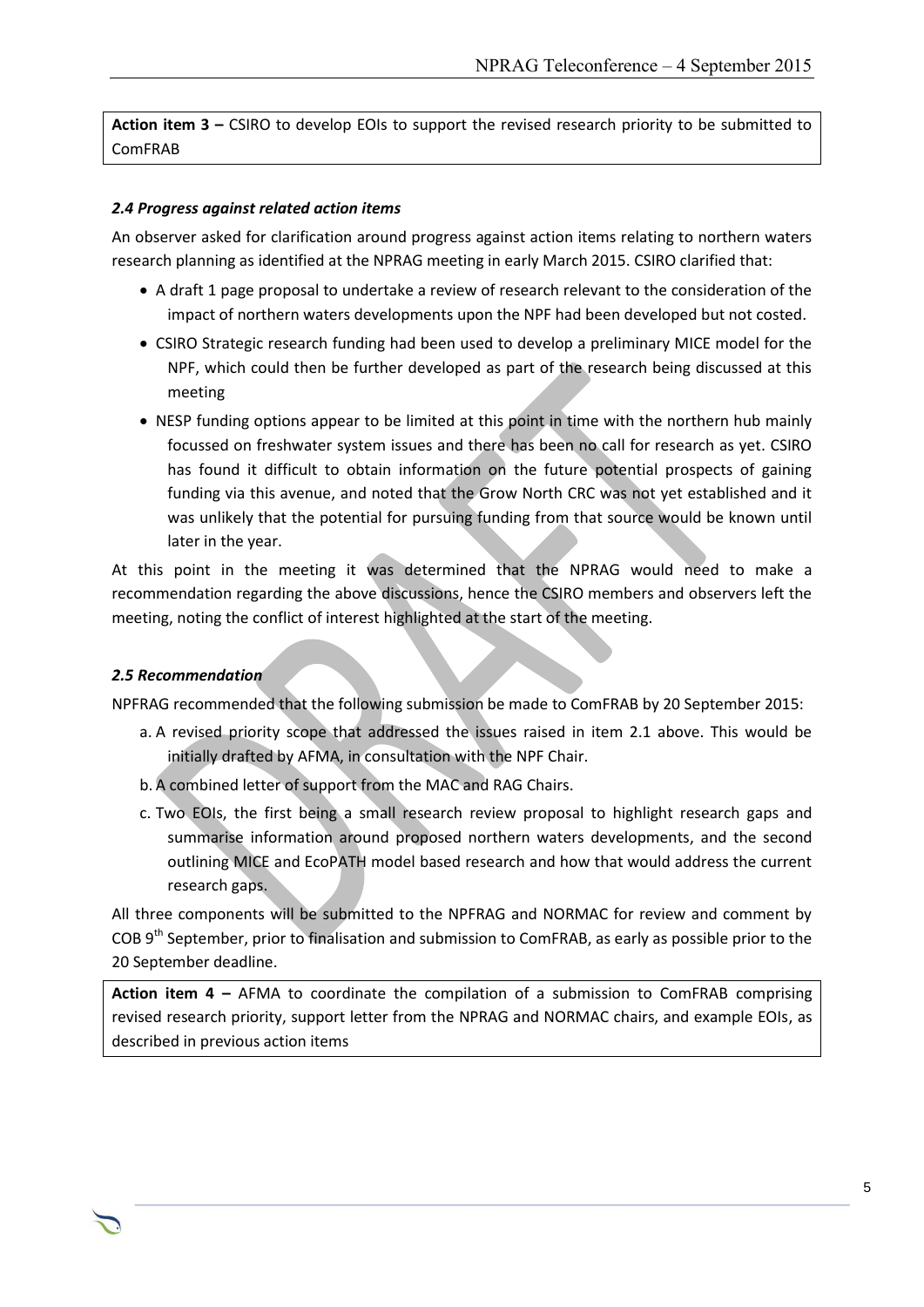#### *3. Other Business*

It was agreed that the exact dates for the next meeting would be discussed via email out of session. However there was general agreement around the need for a meeting prior to years end, most likely in November. There was no other business and the Chair closed the meeting at 11:15am.

Chair Rob Lewis c/- Executive Officer Tony Kingston, 155 Faulkland Rd, Gloucester NSW 2422

## **Signed (Chairperson):**

**Date:**

## **List of Attachments**

- 1) NPRAG 4 Sept 2015 Annotated Agenda
- 2) NPRAG 4 Sept 2015 Declared Interests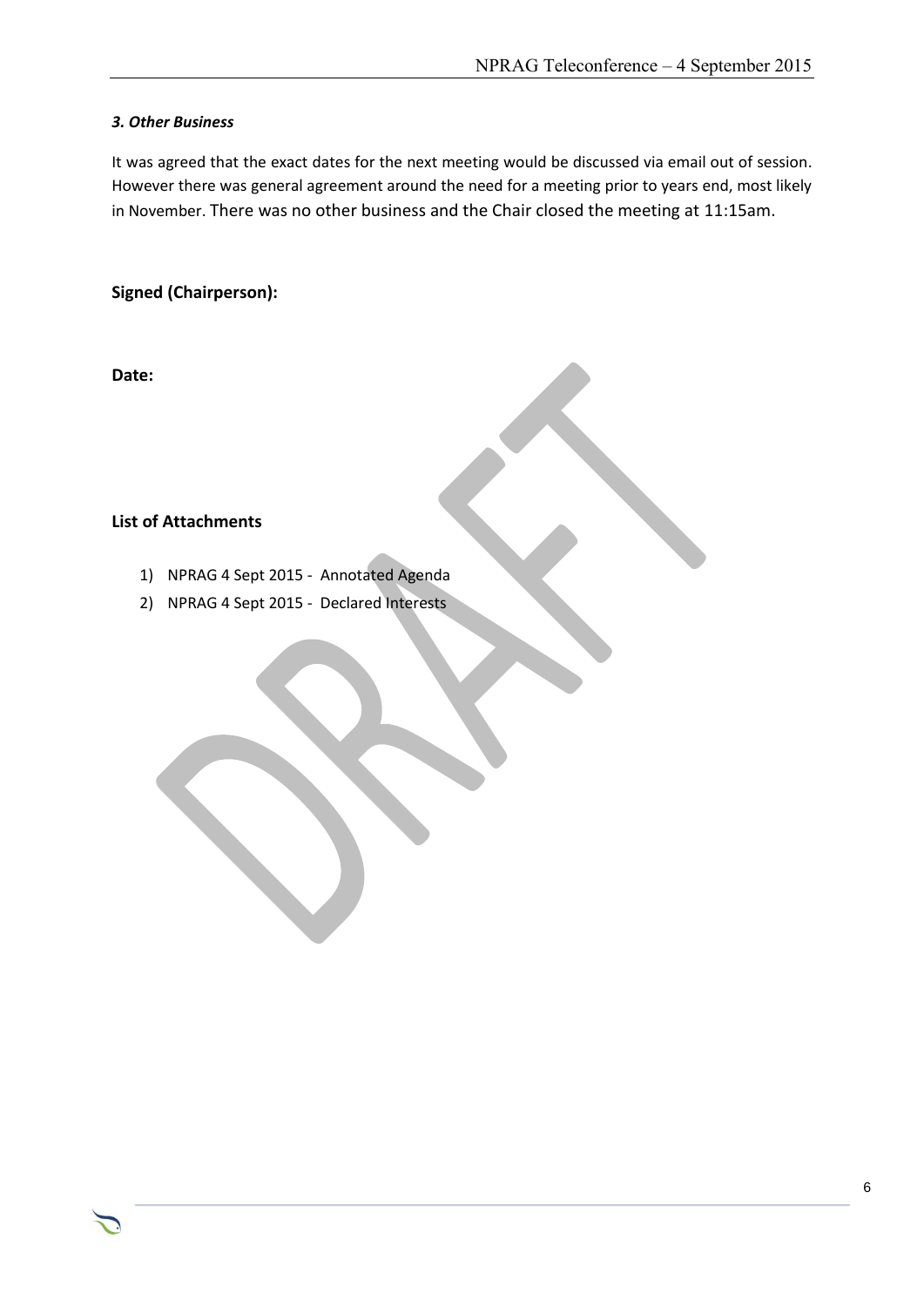## **Attachment 1**

## **NPRAG Teleconference Agenda**

## **4 September 2015**

## **10:00am – 11:30am (Canberra time)**

#### **Phone in details**

Toll Free Number: 1800 153 721

Participant PIN Code: 667768

| articipant PIN Code: 667768                                                                                                                                                       |                       |       |
|-----------------------------------------------------------------------------------------------------------------------------------------------------------------------------------|-----------------------|-------|
| Item                                                                                                                                                                              | <b>Responsibility</b> | Paper |
| Introduction/ Meeting Management<br>1.<br>Welcome<br>Adoption of agenda<br>Declaration of interests                                                                               | Chair                 | Yes   |
| 2.<br>Northern Waters Research Priority<br>ComFRAB feedback<br>Required revisions<br>Funding processes and timeframes<br>Review and sign off process<br>Support letters (MAC/RAG) | <b>AFMA</b>           | Yes   |
| Other business<br>3.                                                                                                                                                              |                       | No    |

| <b>Confirmed attendees:</b> | <b>Ian Knuckey</b><br>David Brewer<br><b>Phil Robson</b><br>Mike O'Brien<br>lan Boot<br><b>Trevor Hutton</b> | <b>Rik Buckworth</b><br>Shane Fava<br>Malcolm Haddon<br>Don Bromhead<br>Annie Jarrett |
|-----------------------------|--------------------------------------------------------------------------------------------------------------|---------------------------------------------------------------------------------------|
| <b>Observers</b>            |                                                                                                              |                                                                                       |
| <b>Apologies</b>            | Tom Kompas                                                                                                   |                                                                                       |

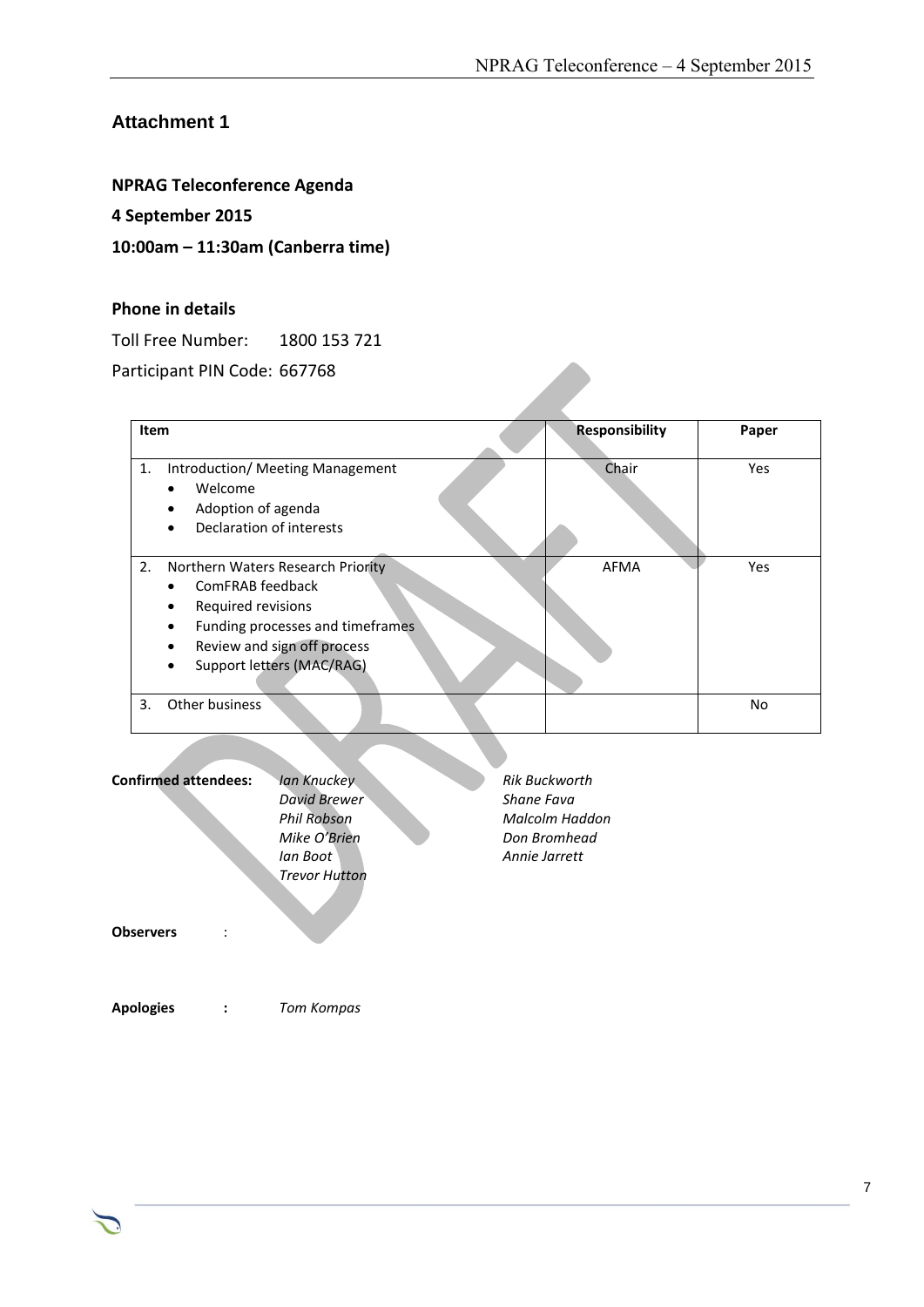## **Attachment 2**

つ

## **NPRAG Declared Interests**

| <b>Name</b>           | <b>Membership</b>                           | <b>Interest Declared</b>                                                                                                                                                                                                                      |
|-----------------------|---------------------------------------------|-----------------------------------------------------------------------------------------------------------------------------------------------------------------------------------------------------------------------------------------------|
| lan Knuckey           | Chair                                       | Fishwell Consulting has applied (via EOI) to<br>provide 8-10 observer days monitoring the tiger<br>prawn fishery. Company is associated with<br>electronic logbooks. Will review role as Chair<br>should research applications be successful. |
| <b>Rik Buckworth</b>  | <b>Scientific Member - CSIRO</b>            | Research provider involved particularly in stock<br>assessment research in NPF. Has in the past and<br>may in future seek and receive funding for<br>research in the fishery.                                                                 |
| <b>David Brewer</b>   | <b>Scientific Member - CSIRO</b>            | Research provider. Has in the past and may in<br>future seek and receive funding for research in the<br>fishery.                                                                                                                              |
| <b>Malcolm Haddon</b> | <b>Scientific Member - CSIRO</b>            | Research provider. Doesn't partake directly in<br>research in the NPF however.                                                                                                                                                                |
| Michael O'Brien       | <b>Industry Member</b>                      | Employee of a company that owns statutory<br>fishing rights (SFRs) in the NPF.                                                                                                                                                                |
| lan Boot              | <b>Industry Member</b>                      | Managing Director of Austfish, a company which<br>operates 4 NPF vessels. Has a commercial interest<br>in the fishery.                                                                                                                        |
| <b>Phil Robson</b>    | <b>Industry Member</b>                      | Employee of A Raptis and Sons, responsible for<br>managing 12 NPF vessels. Has provided charter for<br>scientific surveys in NPF in the past and may in<br>future.                                                                            |
| <b>Shane Fava</b>     | <b>AFMA Member</b>                          | No pecuniary interest in the fishery                                                                                                                                                                                                          |
| <b>Don Bromhead</b>   | <b>Executive Officer</b><br>a/g AFMA member | No pecuniary interest in the fishery                                                                                                                                                                                                          |
| <b>Steve Bolton</b>   | Observer - AFMA                             | No pecuniary interest in the fishery                                                                                                                                                                                                          |
| <b>Renee Bowling</b>  | Observer - AFMA                             | No pecuniary interest in the fishery                                                                                                                                                                                                          |
| <b>Annie Jarrett</b>  | Observer - NPFI                             | CEO NPFI and a member of the MSC Stakeholder<br>Council. Some research items are of relevance to<br><b>NPFI</b>                                                                                                                               |
| <b>Trevor Hutton</b>  | Observer - CSIRO                            | Research provider. Has in the past and may in<br>future seek and receive funding for research in the<br>fishery.                                                                                                                              |